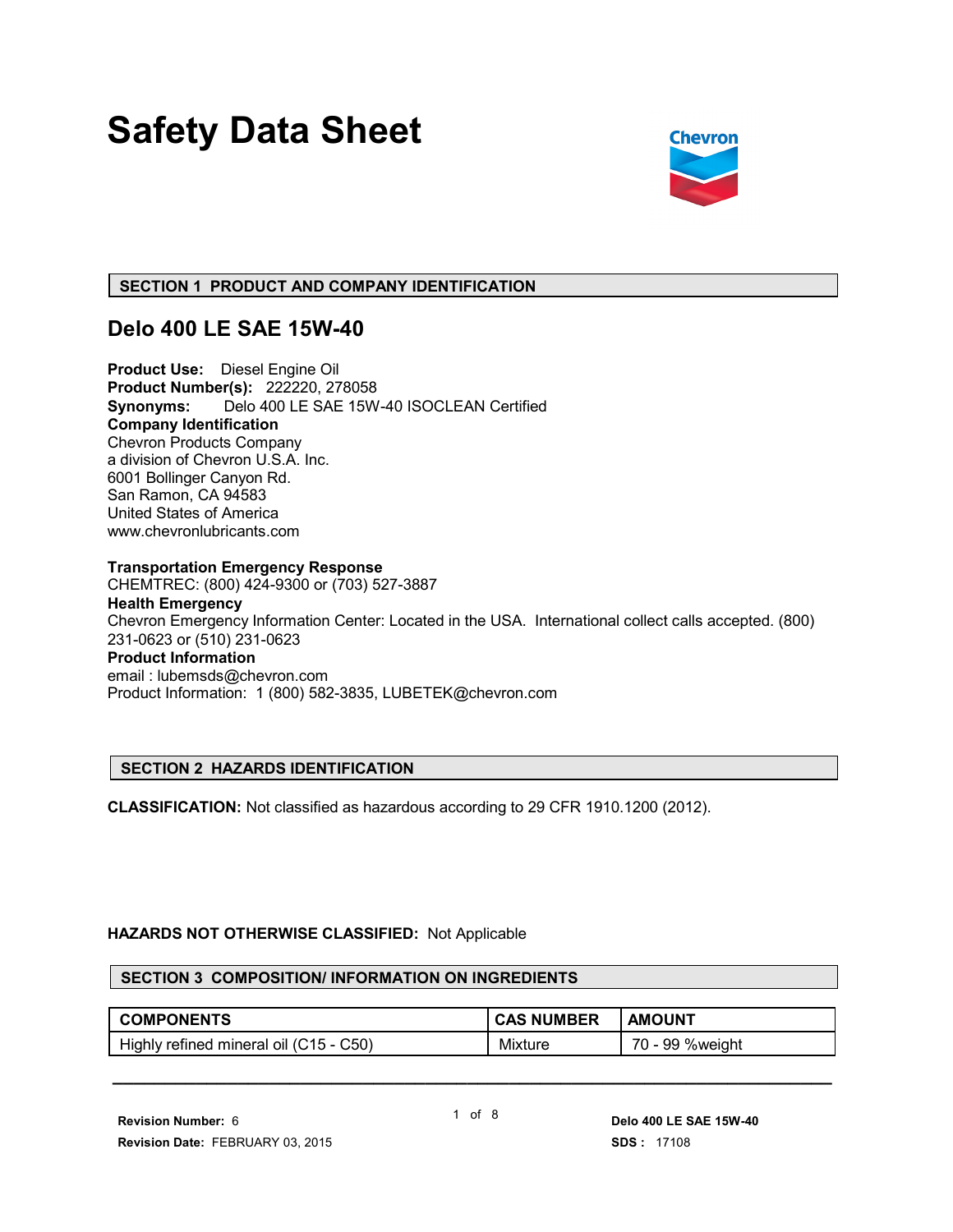| Zinc alkyl dithiophosphate | 68649-42-3    | $0.1 - 2.5$ % weight |
|----------------------------|---------------|----------------------|
| 01154100-5301P             | l rade secret | $0.1 - 1$ % weight   |

#### **SECTION 4 FIRST AID MEASURES**

#### **Description of first aid measures**

**Eye:** No specific first aid measures are required. As a precaution, remove contact lenses, if worn, and flush eyes with water.

**Skin:** No specific first aid measures are required. As a precaution, remove clothing and shoes if contaminated. To remove the material from skin, use soap and water. Discard contaminated clothing and shoes or thoroughly clean before reuse.

**Ingestion:** No specific first aid measures are required. Do not induce vomiting. As a precaution, get medical advice.

**Inhalation:** No specific first aid measures are required. If exposed to excessive levels of material in the air, move the exposed person to fresh air. Get medical attention if coughing or respiratory discomfort occurs.

#### **Most important symptoms and effects, both acute and delayed IMMEDIATE HEALTH EFFECTS**

**Eye:** Not expected to cause prolonged or significant eye irritation.

**Skin:** Contact with the skin is not expected to cause prolonged or significant irritation. Contact with the skin is not expected to cause an allergic skin response. Not expected to be harmful to internal organs if absorbed through the skin.

**Ingestion:** Not expected to be harmful if swallowed.

**Inhalation:** Not expected to be harmful if inhaled. Contains a petroleum-based mineral oil. May cause respiratory irritation or other pulmonary effects following prolonged or repeated inhalation of oil mist at airborne levels above the recommended mineral oil mist exposure limit. Symptoms of respiratory irritation may include coughing and difficulty breathing.

#### **DELAYED OR OTHER HEALTH EFFECTS:** Not classified

#### **Indication of any immediate medical attention and special treatment needed** Not Applicable

#### **SECTION 5 FIRE FIGHTING MEASURES**

**EXTINGUISHING MEDIA:** Use water fog, foam, dry chemical or carbon dioxide (CO2) to extinguish flames.

#### **PROTECTION OF FIRE FIGHTERS:**

**Fire Fighting Instructions:** This material will burn although it is not easily ignited. See Section 7 for proper handling and storage. For fires involving this material, do not enter any enclosed or confined fire space without proper protective equipment, including self-contained breathing apparatus.

**Combustion Products:** Highly dependent on combustion conditions. A complex mixture of airborne solids, liquids, and gases including carbon monoxide, carbon dioxide, and unidentified organic compounds will be evolved when this material undergoes combustion.

#### **SECTION 6 ACCIDENTAL RELEASE MEASURES**

**Protective Measures:** Eliminate all sources of ignition in vicinity of spilled material.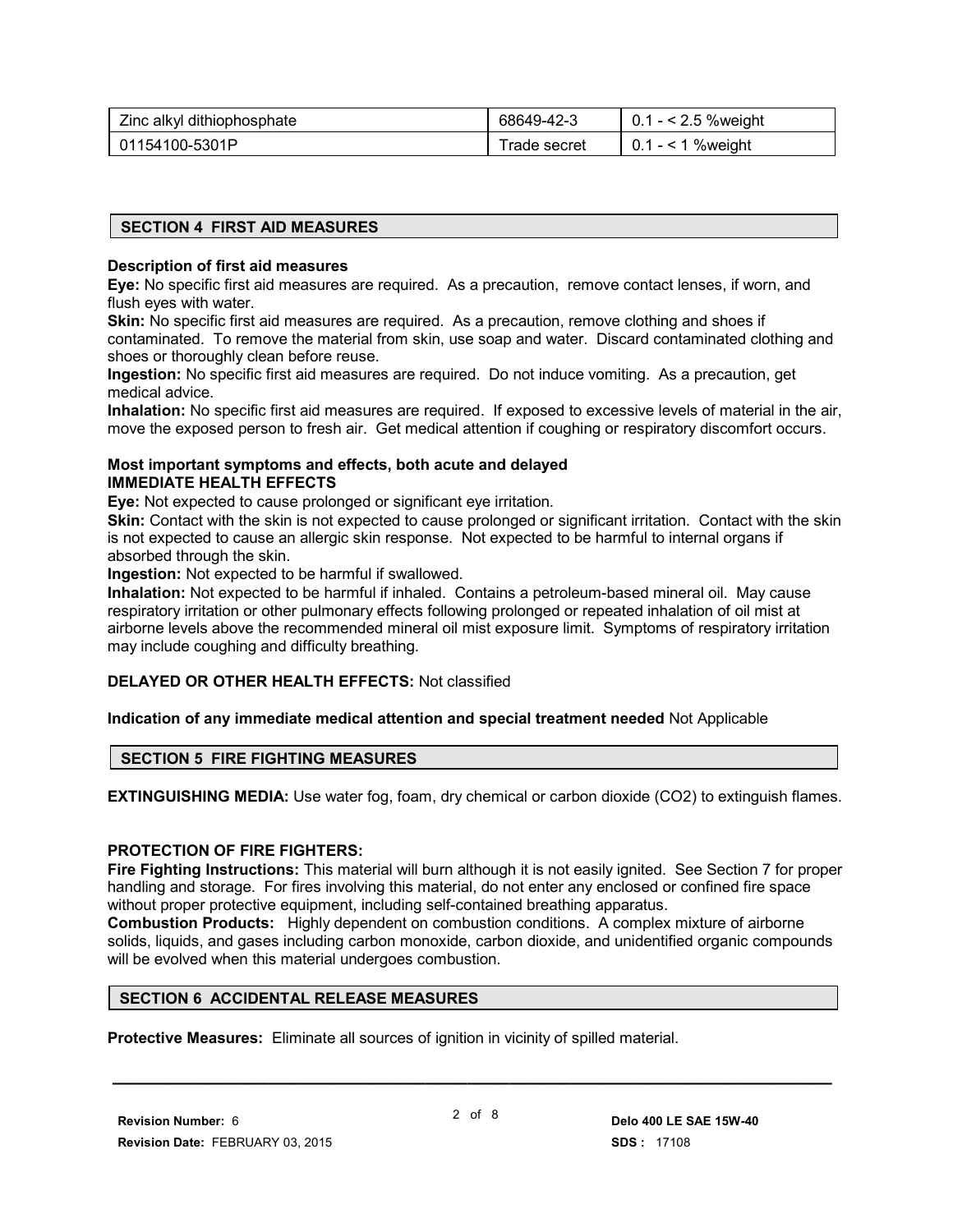**Spill Management:** Stop the source of the release if you can do it without risk. Contain release to prevent further contamination of soil, surface water or groundwater. Clean up spill as soon as possible, observing precautions in Exposure Controls/Personal Protection. Use appropriate techniques such as applying non-combustible absorbent materials or pumping. Where feasible and appropriate, remove contaminated soil. Place contaminated materials in disposable containers and dispose of in a manner consistent with applicable regulations.

**Reporting:** Report spills to local authorities and/or the U.S. Coast Guard's National Response Center at (800) 424-8802 as appropriate or required.

#### **SECTION 7 HANDLING AND STORAGE**

**General Handling Information:** Avoid contaminating soil or releasing this material into sewage and drainage systems and bodies of water.

**Precautionary Measures:** Keep out of the reach of children.

**Static Hazard:** Electrostatic charge may accumulate and create a hazardous condition when handling this material. To minimize this hazard, bonding and grounding may be necessary but may not, by themselves, be sufficient. Review all operations which have the potential of generating and accumulating an electrostatic charge and/or a flammable atmosphere (including tank and container filling, splash filling, tank cleaning, sampling, gauging, switch loading, filtering, mixing, agitation, and vacuum truck operations) and use appropriate mitigating procedures.

**Container Warnings:** Container is not designed to contain pressure. Do not use pressure to empty container or it may rupture with explosive force. Empty containers retain product residue (solid, liquid, and/or vapor) and can be dangerous. Do not pressurize, cut, weld, braze, solder, drill, grind, or expose such containers to heat, flame, sparks, static electricity, or other sources of ignition. They may explode and cause injury or death. Empty containers should be completely drained, properly closed, and promptly returned to a drum reconditioner or disposed of properly.

#### **SECTION 8 EXPOSURE CONTROLS/PERSONAL PROTECTION**

#### **GENERAL CONSIDERATIONS:**

Consider the potential hazards of this material (see Section 3), applicable exposure limits, job activities, and other substances in the work place when designing engineering controls and selecting personal protective equipment. If engineering controls or work practices are not adequate to prevent exposure to harmful levels of this material, the personal protective equipment listed below is recommended. The user should read and understand all instructions and limitations supplied with the equipment since protection is usually provided for a limited time or under certain circumstances.

#### **ENGINEERING CONTROLS:**

Use in a well-ventilated area.

#### **PERSONAL PROTECTIVE EQUIPMENT**

**Eye/Face Protection:** No special eye protection is normally required. Where splashing is possible, wear safety glasses with side shields as a good safety practice.

**Skin Protection:** No special protective clothing is normally required. Where splashing is possible, select protective clothing depending on operations conducted, physical requirements and other substances in the workplace. Suggested materials for protective gloves include: 4H (PE/EVAL), Nitrile Rubber, Silver Shield, Viton.

#### **Respiratory Protection:** No respiratory protection is normally required.

If user operations generate an oil mist, determine if airborne concentrations are below the occupational exposure limit for mineral oil mist. If not, wear an approved respirator that provides adequate protection from the measured concentrations of this material. For air-purifying respirators use a particulate cartridge.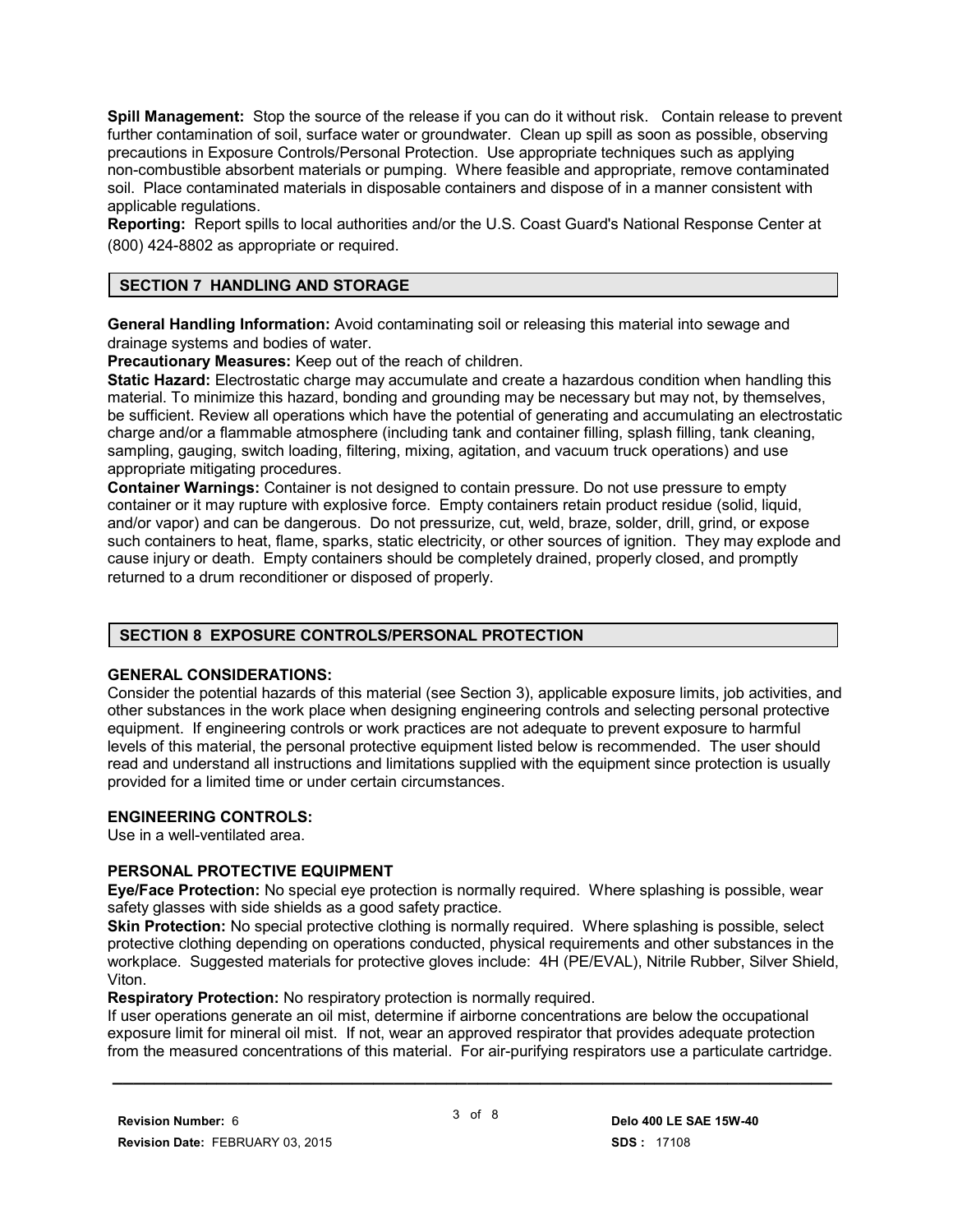Use a positive pressure air-supplying respirator in circumstances where air-purifying respirators may not provide adequate protection.

#### **Occupational Exposure Limits:**

| <b>Component</b>                          | <b>Agency</b>            | <b>TWA</b>          | <b>STEL</b> | <b>Ceiling</b> | <b>Notation</b> |
|-------------------------------------------|--------------------------|---------------------|-------------|----------------|-----------------|
| Highly refined mineral oil (C15 -<br>C50) | <b>ACGIH</b>             | $5 \text{ mg/m}$    | 10 $mg/m3$  | --             | --              |
| Highly refined mineral oil (C15 -<br>C50) | OSHA Z-1                 | $5 \,\mathrm{mg/m}$ | --          | --             | --              |
| Zinc alkyl dithiophosphate                | <b>Not</b><br>Applicable | --                  |             |                |                 |
| 01154100-5301P                            | <b>Not</b><br>Applicable | --                  | --          | --             | --              |

Consult local authorities for appropriate values.

#### **SECTION 9 PHYSICAL AND CHEMICAL PROPERTIES**

**Attention: the data below are typical values and do not constitute a specification.**

**Color:** Brown **Physical State:** Liquid **Odor:** Petroleum odor **Odor Threshold:** No data available **pH:** Not Applicable **Vapor Pressure:** <0.01 mmHg @ 37.8 °C (100 °F) **Vapor Density (Air = 1):** >1 **Initial Boiling Point:** 315°C (599°F) **Solubility:** Soluble in hydrocarbons; insoluble in water **Freezing Point:** Not Applicable **Melting Point:** Not Applicable **Specific Gravity:** 0.87 - 0.9 @ 15.6°C (60.1°F) / 15.6°C (60.1°F) **Density:** 0.8806 kg/l @ 15°C (59°F) (Typical) **Viscosity:** 14.6 mm2/s @ 100°C (212°F) (Typical) **Evaporation Rate:** No data available **Decomposition temperature:** No Data Available **Octanol/Water Partition Coefficient:** No data available

**FLAMMABLE PROPERTIES: Flammability (solid, gas):** No Data Available

**Flashpoint:** (Cleveland Open Cup) 204 °C (399 °F) Minimum **Autoignition:** No data available **Flammability (Explosive) Limits (% by volume in air):** Lower: Not Applicable Upper: Not Applicable

#### **SECTION 10 STABILITY AND REACTIVITY**

**Reactivity:** May react with strong acids or strong oxidizing agents, such as chlorates, nitrates, peroxides, etc.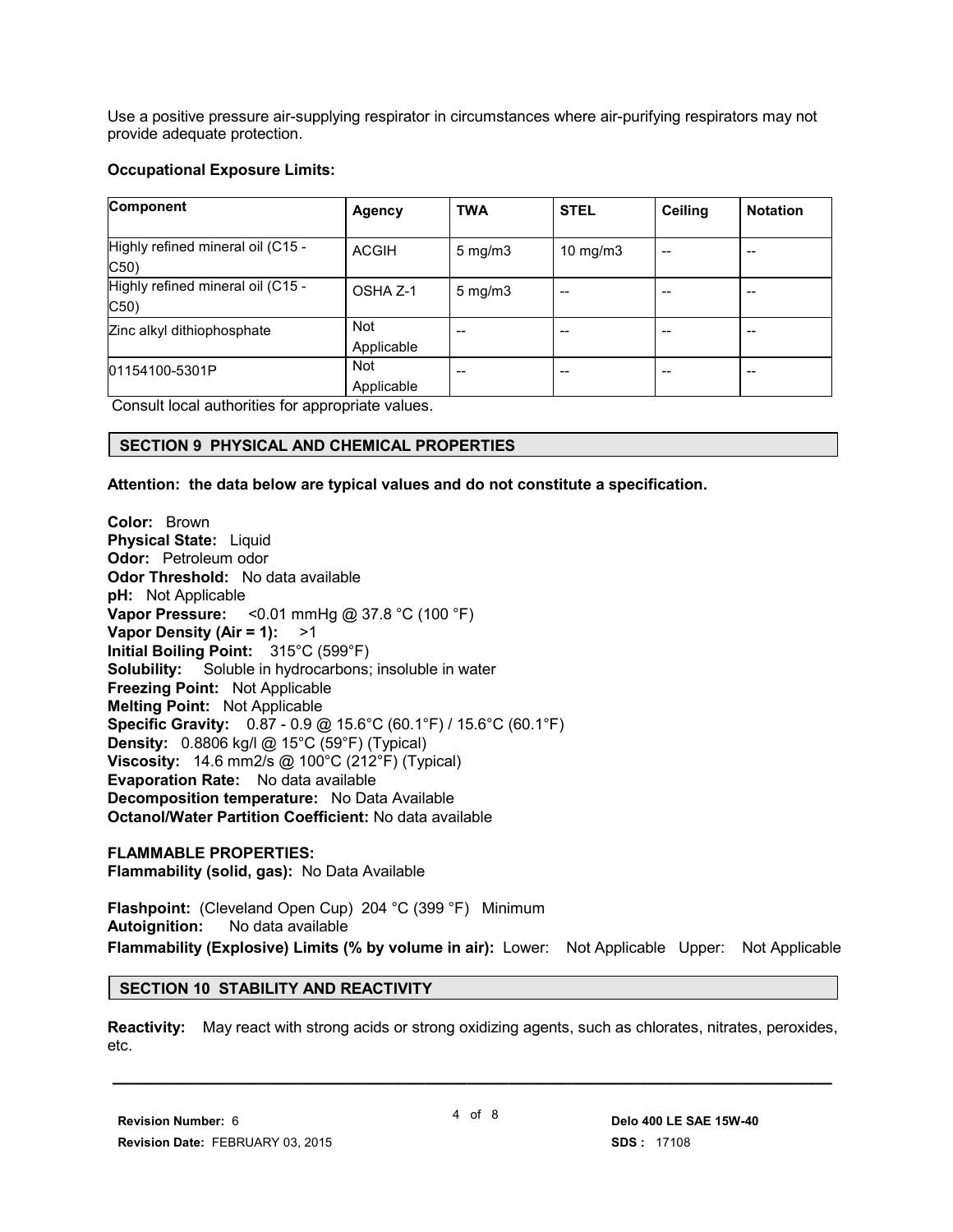**Chemical Stability:** This material is considered stable under normal ambient and anticipated storage and handling conditions of temperature and pressure. **Incompatibility With Other Materials:** Not applicable **Hazardous Decomposition Products:** None known (None expected) **Hazardous Polymerization:** Hazardous polymerization will not occur.

#### **SECTION 11 TOXICOLOGICAL INFORMATION**

#### **Information on toxicological effects**

**Serious Eye Damage/Irritation:** The eye irritation hazard is based on evaluation of data for product components.

**Skin Corrosion/Irritation:** The skin irritation hazard is based on evaluation of data for product components.

**Skin Sensitization:** The skin sensitization hazard is based on evaluation of data for product components.

**Acute Dermal Toxicity:** The acute dermal toxicity hazard is based on evaluation of data for product components.

**Acute Oral Toxicity:** The acute oral toxicity hazard is based on evaluation of data for product components.

**Acute Inhalation Toxicity:** The acute inhalation toxicity hazard is based on evaluation of data for product components.

**Acute Toxicity Estimate:** Not Determined

**Germ Cell Mutagenicity:** The hazard evaluation is based on data for components or a similar material.

**Carcinogenicity:** The hazard evaluation is based on data for components or a similar material.

**Reproductive Toxicity:** The hazard evaluation is based on data for components or a similar material.

**Specific Target Organ Toxicity - Single Exposure:** The hazard evaluation is based on data for components or a similar material.

**Specific Target Organ Toxicity - Repeated Exposure:** The hazard evaluation is based on data for components or a similar material.

#### **ADDITIONAL TOXICOLOGY INFORMATION:**

 During use in engines, contamination of oil with low levels of cancer-causing combustion products occurs. Used motor oils have been shown to cause skin cancer in mice following repeated application and continuous exposure. Brief or intermittent skin contact with used motor oil is not expected to have serious effects in humans if the oil is thoroughly removed by washing with soap and water. This product contains petroleum base oils which may be refined by various processes including severe solvent extraction, severe hydrocracking, or severe hydrotreating. None of the oils requires a cancer warning under the OSHA Hazard Communication Standard (29 CFR 1910.1200). These oils have not been listed in the National Toxicology Program (NTP) Annual Report nor have they been classified by the International Agency for Research on Cancer (IARC) as; carcinogenic to humans (Group 1), probably carcinogenic to humans (Group 2A), or possibly carcinogenic to humans (Group 2B). These oils have not been classified by the American Conference of Governmental Industrial Hygienists (ACGIH) as: confirmed human carcinogen (A1), suspected human carcinogen (A2), or confirmed animal carcinogen with unknown relevance to humans (A3).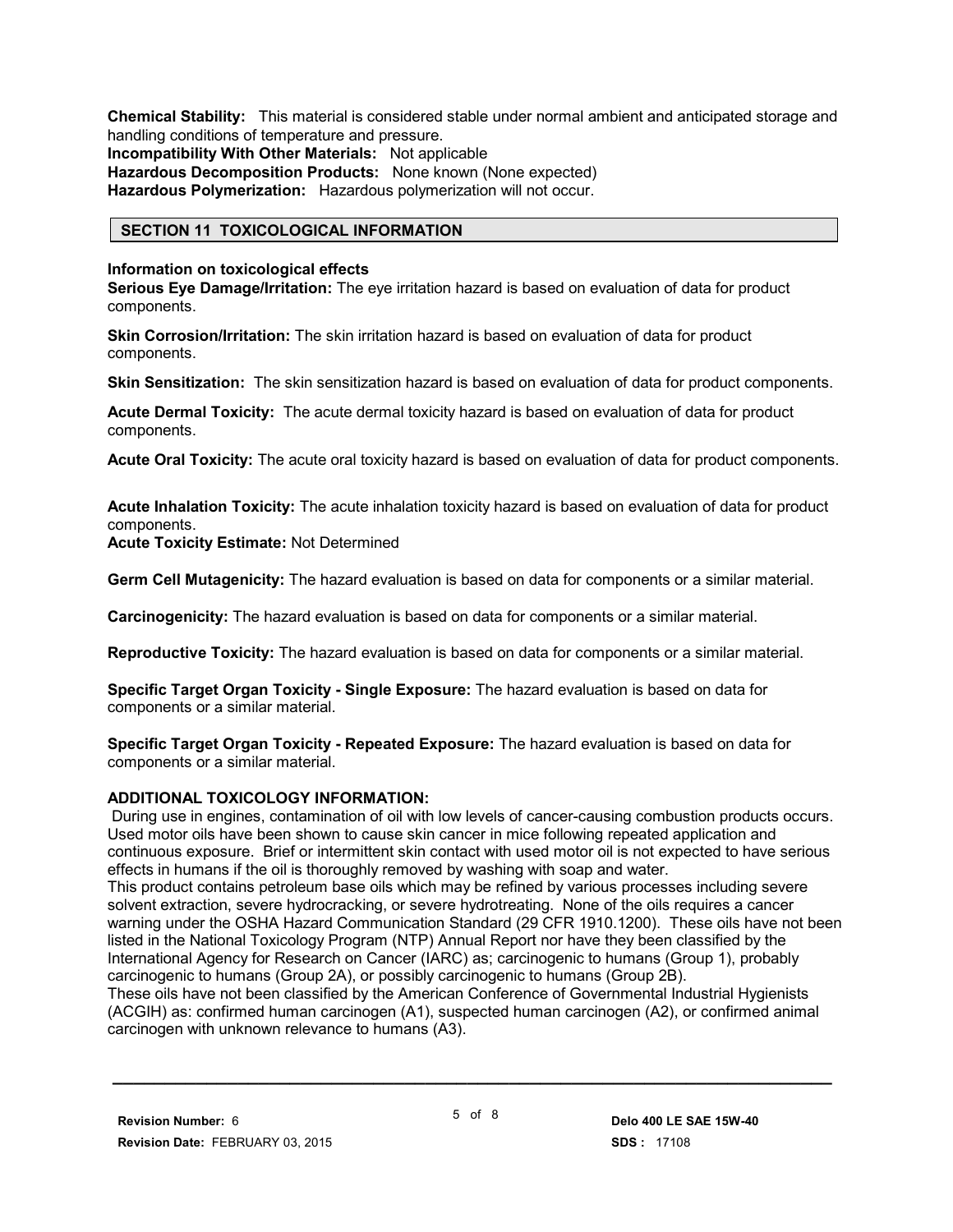#### **SECTION 12 ECOLOGICAL INFORMATION**

#### **ECOTOXICITY**

This material is not expected to be harmful to aquatic organisms.

The product has not been tested. The statement has been derived from the properties of the individual components.

#### **MOBILITY**

No data available.

#### **PERSISTENCE AND DEGRADABILITY**

This material is not expected to be readily biodegradable. The biodegradability of this material is based on an evaluation of data for the components or a similar material.

The product has not been tested. The statement has been derived from the properties of the individual components.

#### **POTENTIAL TO BIOACCUMULATE**

Bioconcentration Factor: No data available. Octanol/Water Partition Coefficient: No data available

#### **SECTION 13 DISPOSAL CONSIDERATIONS**

Use material for its intended purpose or recycle if possible. Oil collection services are available for used oil recycling or disposal. Place contaminated materials in containers and dispose of in a manner consistent with applicable regulations. Contact your sales representative or local environmental or health authorities for approved disposal or recycling methods.

#### **SECTION 14 TRANSPORT INFORMATION**

The description shown may not apply to all shipping situations. Consult 49CFR, or appropriate Dangerous Goods Regulations, for additional description requirements (e.g., technical name) and mode-specific or quantity-specific shipping requirements.

**DOT Shipping Description:** PETROLEUM LUBRICATING OIL, NOT REGULATED AS A HAZARDOUS MATERIAL FOR TRANSPORTATION UNDER 49 CFR

**IMO/IMDG Shipping Description:** PETROLEUM LUBRICATING OIL; NOT REGULATED AS DANGEROUS GOODS FOR TRANSPORT UNDER THE IMDG CODE

**ICAO/IATA Shipping Description:** PETROLEUM LUBRICATING OIL; NOT REGULATED AS DANGEROUS GOODS FOR TRANSPORT UNDER ICAO TI OR IATA DGR

**Transport in bulk according to Annex II of MARPOL 73/78 and the IBC code:** Not applicable

#### **SECTION 15 REGULATORY INFORMATION**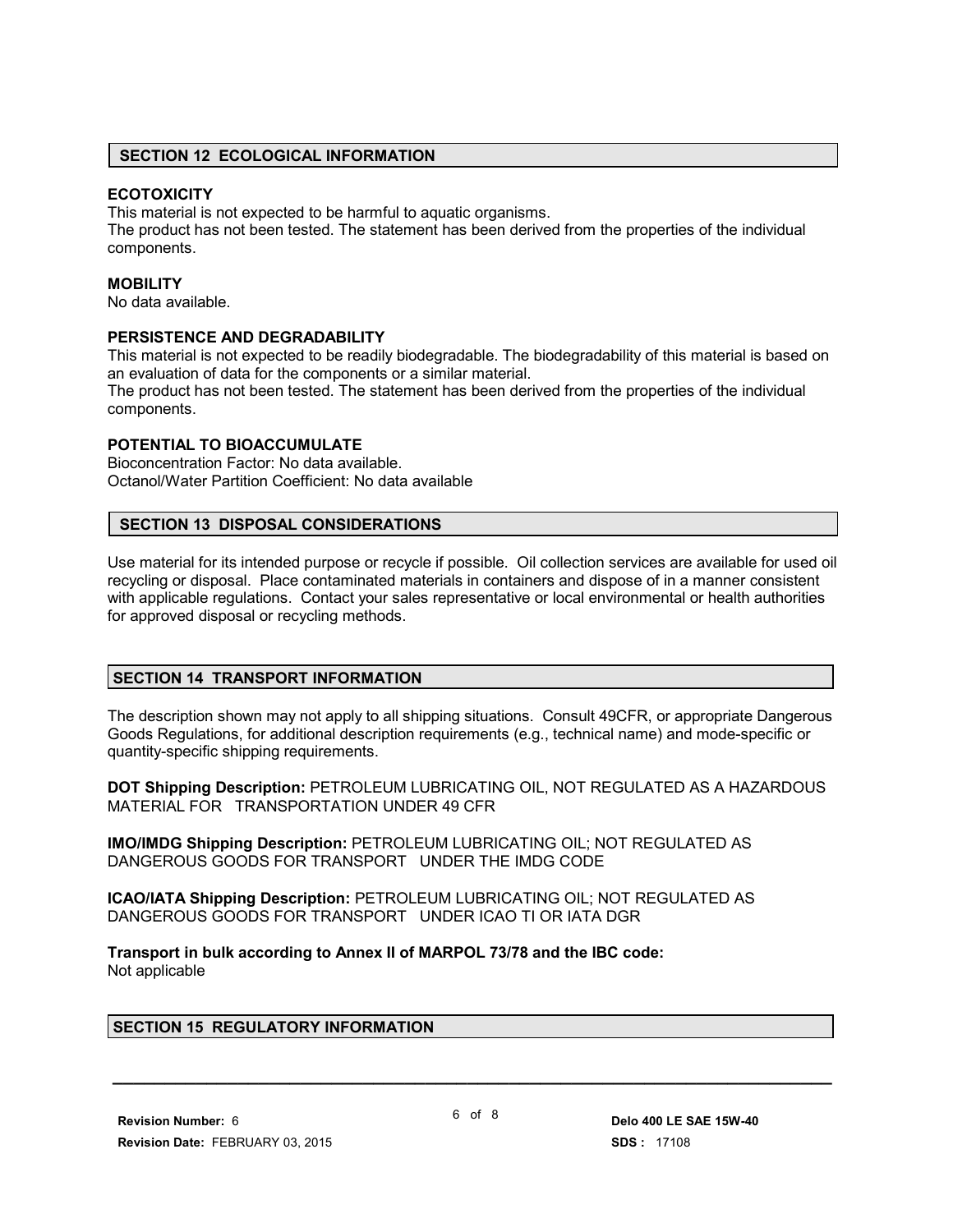- **EPCRA 311/312 CATEGORIES:** 1. Immediate (Acute) Health Effects: NO
	- 2. Delayed (Chronic) Health Effects: NO
	- 3. Fire Hazard: NO
	- 4. Sudden Release of Pressure Hazard: NO
	- 5. Reactivity Hazard: NO

REGULATORY LISTS SEARCHED:

| 01-1=IARC Group 1   | 03=EPCRA 313         |
|---------------------|----------------------|
| 01-2A=IARC Group 2A | 04=CA Proposition 65 |
| 01-2B=IARC Group 2B | 05=MA RTK            |
| 02=NTP Carcinogen   | 06=NJ RTK            |
|                     | 07=PA RTK            |

The following components of this material are found on the regulatory lists indicated. Zinc alkyl dithiophosphate 03, 06

#### **CHEMICAL INVENTORIES:**

All components comply with the following chemical inventory requirements: AICS (Australia), DSL (Canada), ENCS (Japan), KECI (Korea), PICCS (Philippines), TSCA (United States). One or more components is listed on ELINCS (European Union). Secondary notification by the importer may be required. All other components are listed or exempted from listing on EINECS.

#### **NEW JERSEY RTK CLASSIFICATION:**

Under the New Jersey Right-to-Know Act L. 1983 Chapter 315 N.J.S.A. 34:5A-1 et. seq., the product is to be identified as follows: PETROLEUM OIL (Motor oil)

#### **SECTION 16 OTHER INFORMATION**

**NFPA RATINGS:** Health: 0 Flammability: 1 Reactivity: 0

**HMIS RATINGS:** Health: 0 Flammability: 1 Reactivity: 0

(0-Least, 1-Slight, 2-Moderate, 3-High, 4-Extreme, PPE:- Personal Protection Equipment Index

recommendation, \*- Chronic Effect Indicator). These values are obtained using the guidelines or published evaluations prepared by the National Fire Protection Association (NFPA) or the National Paint and Coating Association (for HMIS ratings).

#### **LABEL RECOMMENDATION:**

Label Category : ENGINE OIL 1 - ENG1

**REVISION STATEMENT:** This revision updates the following sections of this Safety Data Sheet: 1,16 **Revision Date:** FEBRUARY 03, 2015

#### **ABBREVIATIONS THAT MAY HAVE BEEN USED IN THIS DOCUMENT:**

| Threshold Limit Value            | <b>TWA</b>                               |
|----------------------------------|------------------------------------------|
| $\sim$ $-$                       | Time Weighted Average                    |
| STEL - Short-term Exposure Limit | <b>PEL</b><br>Permissible Exposure Limit |
| <b>IGHS</b>                      | CAS                                      |
| - Globally Harmonized System     | <b>Chemical Abstract Service Number</b>  |